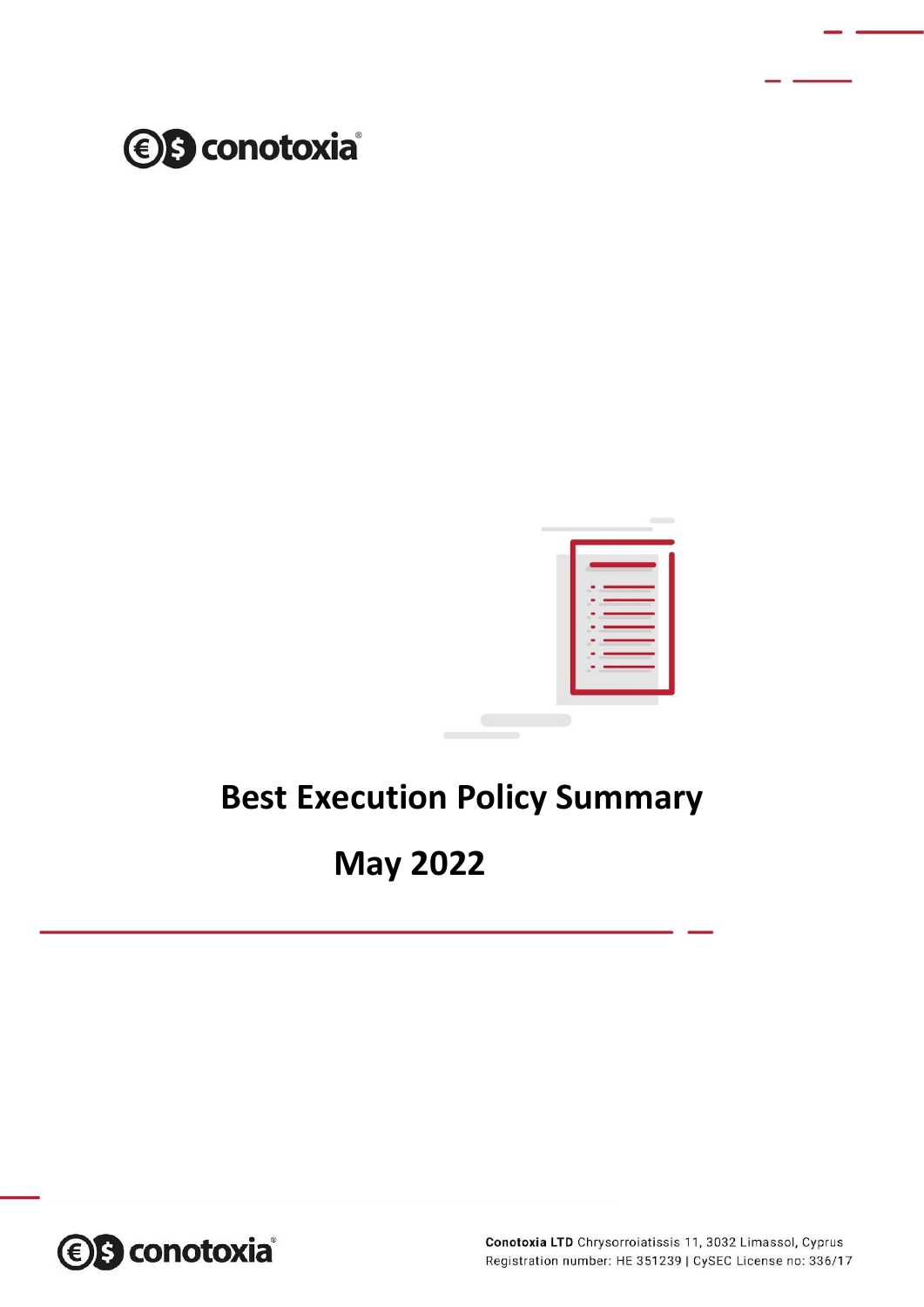### 1. Introduction

The Summary order execution policy describes the way that Conotoxia will achieve the best possible results for its clients by taking into consideration the provisions of the Delegated Regulation (EU) 2017/565, either when executing clients' orders or receiving and transmitting orders for execution, and includes information that must be provided to clients and potential clients in relation to the execution criteria and factors considered when trying to obtain best possible results on a consistent basis.

This is the summary of a more detailed policy (Best Execution Policy) that sets out the execution procedures for the financial instruments offered by the Company. Clients must, therefore, ensure that they have read, understood and consent to the content of the Policy before trading with the Company.

This disclosure statement forms part of our terms of business. Therefore, by agreeing to the terms of the applicable Customer Agreement, you are also confirming your understanding of the terms of our Best Execution Policy, as summarised in this document.

2. Financial Instruments and Pricing

The Company executes orders in relation to one or more financial instruments such as contracts for difference on Forex, commodities, stock and indices.

As per the model applied by the Company, a client will have two (2) options, as follows:

- 1. The Company's financial instruments pricing shall derive directly from the underlying market and shall be obtained from the following execution venue:
	- $\triangleright$  Invast Global the list of the instruments to be offered by Invast Global is included in the Annex I of the present Policy;

Under such circumstances, the price obtained by the Client will be price of the market without any mark – up from the Company. However, the below cost and charges apply:

Stocks and ETFs:

- $\geq$  0.4% commission (total): 0.2% on opening and 0.2% on closing a position (%) from the nominal value of the asset at the moment of the order execution)
- $\geq$  0.4% fee for the currency conversion (in the cases when the assets traded currency differs from the account currency)
- $\triangleright$  0% Long Swap
- $\geq$  3.8% Short Swap per year

**€ S** conotoxia®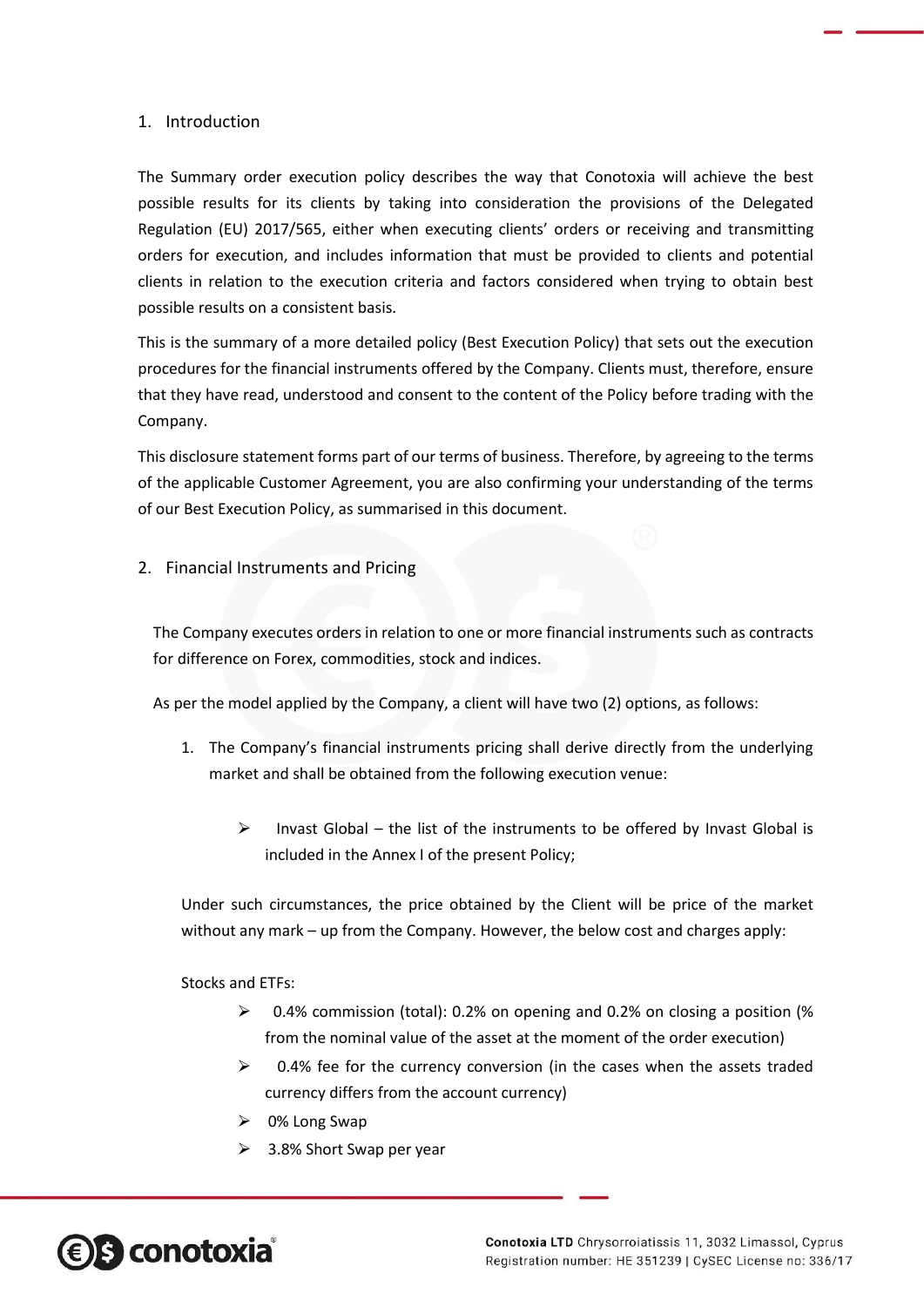More information regarding this model (the "*Direct Market Access*" model can be found below under Section 10 "*Specific Client Instructions*").

2. The Company's financial instruments pricing shall derive

directly from the underlying market (as stated below) and are offered to the clients with additional mark-up on the spread. The procedure for setting the level of the mark-up can be found in Annex II of this Policy.

- 1. IS Prime
- 2. BIDX Markets
- 3. LMAX
- 4. Conotoxia Ltd.
- 3. Costs and Charges

The Company is charging a standard commission. All fees and commissions are available in the Contracts specifications on the Company's website and on the trading platform. There is also an additional financial fee (Swap), which will be collected from the Liquidity Providers and either deposited to Clients' accounts or charged from Clients' accounts based on the interest rates and the holding period of the position.

4. Best Execution Factors and Criteria

When executing orders or receiving and transmitting clients' orders to third parties for execution, the Company takes into account multiple Execution Factors, in order to obtain the best possible result for its Clients, such as:

- $\triangleright$  Price
- $\triangleright$  Costs
- $\triangleright$  Speed
- $\triangleright$  Likelihood of execution and settlement
- $\triangleright$  Size
- $\triangleright$  Nature of the order
- $\triangleright$  any other consideration relevant to the execution of the order

Where the Company executes or receives and transmit an order on behalf of a client, the best possible result shall be determined in terms of total consideration, representing the price of the

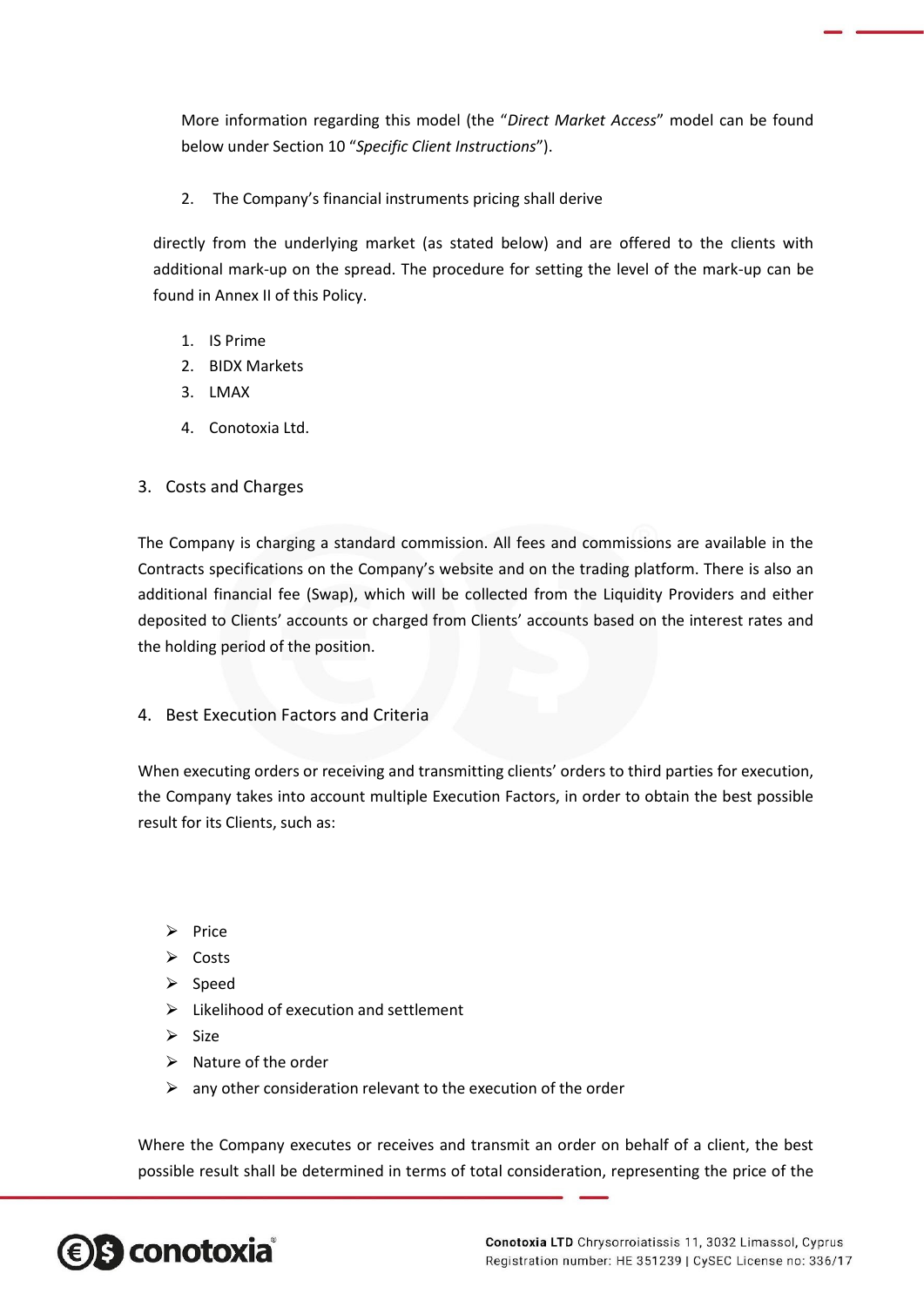financial instrument and the costs relating to execution, which shall include all expenses incurred by the client which are directly relating to the execution venue fees, clearing and settlement fees and any other fees paid to third parties involved in the execution of the order

### 5. Negative Balance Protection and Margin Close-out Protection

The Company offers negative balance protection (the 'NBP') on a per-account basis for its retail clients. NBP means the limit of a retail client's aggregate liability is the funds deposited in their CFD trading account with the Company. Clients' investment amounts are also protected from the Margin close-out levels which are currently set at 50% of the initial margin requirement.

6. Execution Venues

The Company relies on third-party liquidity providers for prices and available volume of the different financial instruments, hence, the execution of clients' orders depends on whether there are prices and liquidity available in the market at the time the orders are received by us. For this purpose, the Company utilizes a number of liquidity providers / execution venues to enhance the likelihood of execution across the instruments we offer. We reserve the right to change the liquidity providers / execution venues at our discretion (however, we shall notify the clients accordingly by inter alia updating our Policy and/or RTS 28).

"Execution Venues" are the locations (with or without a physical presence) such as regulated markets, multilateral trading facilities, OTFs, systematic internalizer, market makers, liquidity providers or any other entity that facilitates trading of Financial Instruments.

The current Execution Venues/liquidity providers are:

- 1. LMAX Exchange LTD
- 2. Invast Global
- 3. IS Prime
- 4. BIDX Markets
- 5. Conotoxia Ltd.

7. Aggregation

In case the Company aggregates an order with one or more other client orders and the aggregated order is partially executed, it shall allocate the related trades in accordance with its order allocation policy included in the Best Execution Policy.

8. Specific Client Instructions